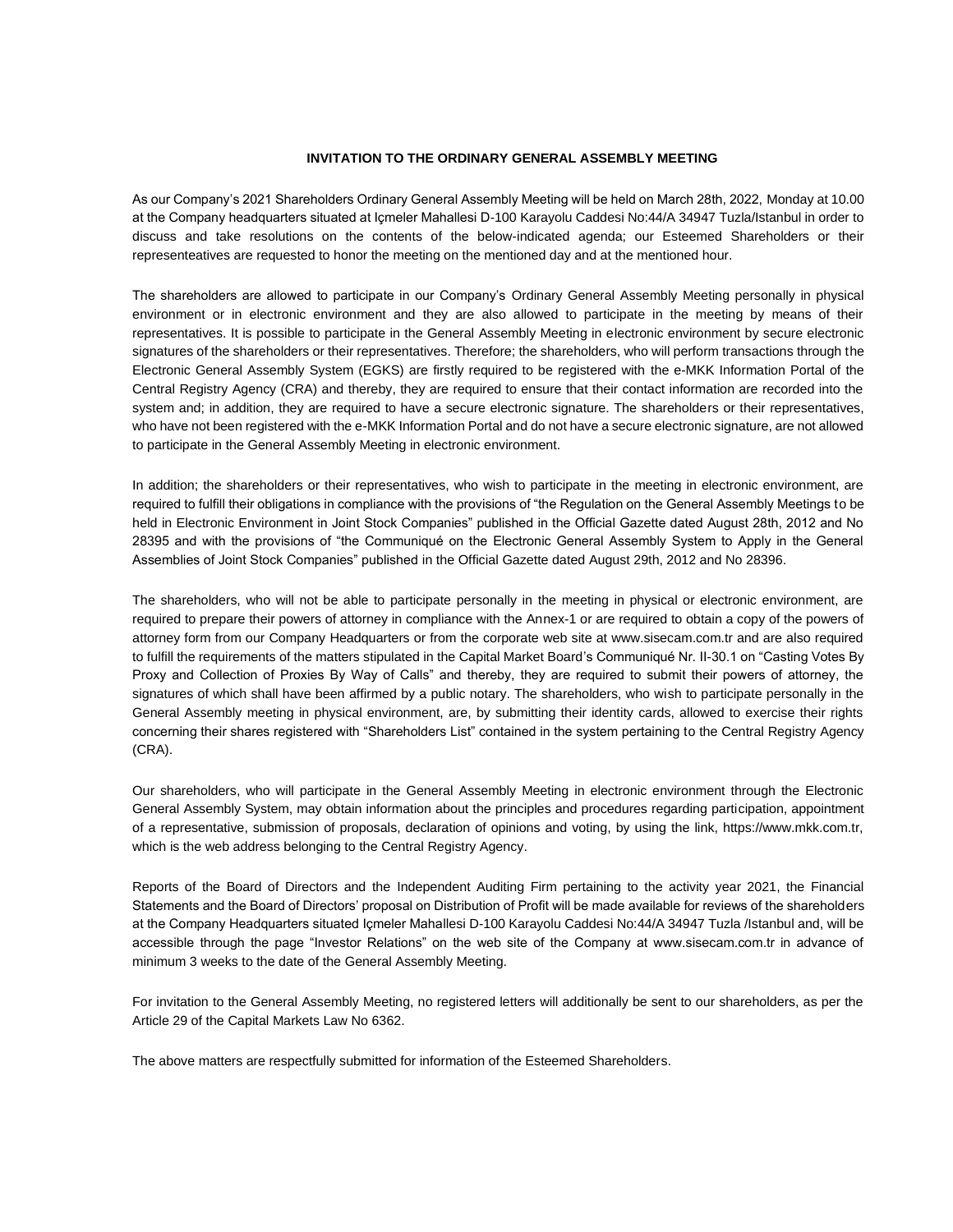## **TÜRKİYE ŞİŞE VE CAM FABRİKALARI A.Ş.**

### **Shareholders Ordinary General Assembly Agenda**

- 1. Election of the members of the Chairmanship Council and granting the Chairmanship Council the power to sign the minutes of the General Meeting,
- 2. Reading of the Summary of the Reports prepared by the Board of Directors and the Independent Auditor on the activities that have been performed by our Company in the year 2021,
- 3. Reviews, Discussions and Approval of the Financial Statements as of 2021,
- 4. Approval of the Appointment of the Member of the Board of Directors who resigned during the year
- 5. Acquittals of the Members of the Board of Directors,
- 6. Election of the Members of the Board of Directors,
- 7. Determination of the Compensations pertaining to the Members of the Board of Directors,
- 8. Granting permissions to the Members of the Board of Directors as per the Articles 395 and 396 of the Turkish ommercial Code,
- 9. Taking a Resolution on the Distribution Type and Date of the 2021 Profit,
- 10. Authorization of the Board of Directors for Distribution of Dividend Advance in 2022,
- 11. Giving information to the General Assembly Regarding The Share Buyback Executions Including The Purpose of The Share Buy-Back, Use of Resources and The Summary of Transactions in Accordance with The Decision Taken by The Board of Directors and Approval of share buyback transaction limit for 2022,
- 12. Taking a resolution on appointment of an independent audit company as per the Turkish Commercial Code and regulations of the Capital Markets Board,
- 13. Furnishing information to the shareholders in respect of the donations granted within the year and; determination of the limit pertaining to the donations to be granted in 2022,
- 14. Furnishing information to the shareholders in respect of the collaterals, pledges and mortagages given on behalf of third parties,
- 15. Wishes and requests.

Date : 28 March 2022 Monday Time: 10.00 pm.

Place : İçmeler Mahallesi D-100 Karayolu Cad. No:44 A 34947 Tuzla – İstanbul/Türkiye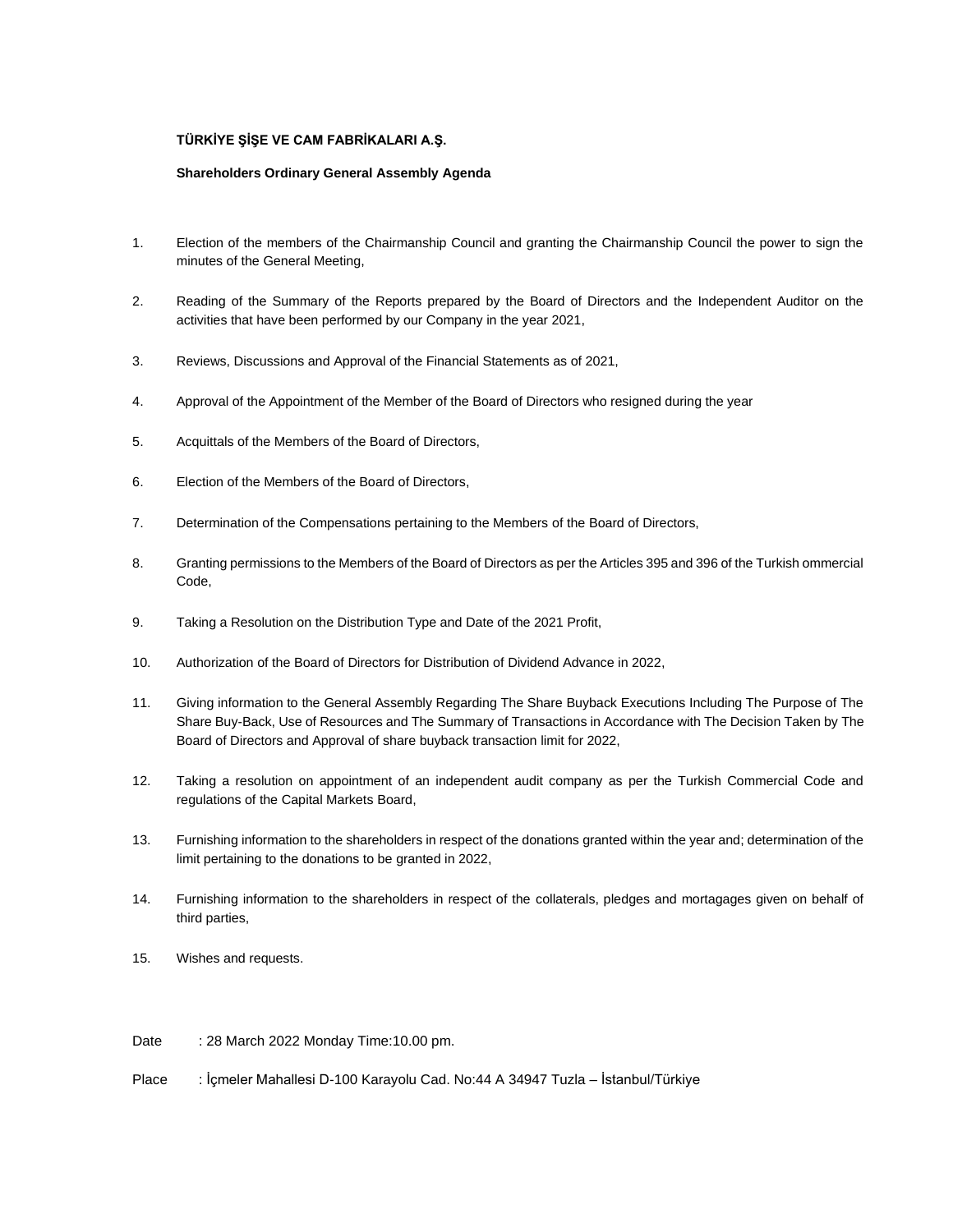#### **POWER of ATTORNEY**

### **TÜRKİYE ŞİŞE VE CAM FABRİKALARI A.Ş.**

I hereby appoint …………………………….as my agent who is introduced in details below; so that he/she is authorized to represent me, vote, submit proposals and sign the required documents, accordingly with the considerations that I indicate below, at Türkiye Şişe ve Cam Fabrikaları A.S.'s 2021 Ordinary General Assembly Meeting to be held at Içmeler Mahallesi D-100 Karayolu Caddesi No:44/A 34947 Tuzla /Istanbul on March 28, 2022, Monday, at 10.00. **The Agent's (\*):**

#### **Name and Surname/Trade Name:**

## **T.R. Identity No/Tax ID No, Trade Registry and Trade Registration Number and Central Registration System (MERSIS) No:**

**(\*) For the foreign agents, it is mandatory to submit the equivalents (if any) of the above information.** 

#### **A) Scope of Representative Authority**

**For the Sections No 1 and 2 provided below, one of the alternatives indicated as (a), (b) and (c) should be checked and thereby; the scope of the representative authority should be determined.** 

#### **1. In respect of the matters contained in the agenda of the General Assembly Meeting;**

- a) The Agent is authorized to vote accordingly with his/her own opinion.
- b) The Agent is authorized to vote accordingly with the recommendations of the Company's management.
- c) The Agent is authorized to vote accordingly with the instructions declared in the table below.

## **Instructions:**

In case the alternative (c) is checked by the shareholder; the instructions specific to the article of the agenda shall be given by checking one of the alternatives provided next to the relevant agenda article of the general assembly meeting (affirmative or dissentient) and, in case the alternative "dissentient" is checked, by indicating the dissenting opinion (if any) requested to be written on the minutes of the General Assembly Meeting.

| Articles of the Agenda   Affirmative   Dissentient   Dissenting Opinion |  |  |
|-------------------------------------------------------------------------|--|--|
|                                                                         |  |  |
|                                                                         |  |  |
|                                                                         |  |  |
|                                                                         |  |  |

(\*) The matters contained in the agenda of the General Assembly Meeting shall be listed one by one. If the minority has a separate resolution draft, this draft shall additionally be specified in order for casting vote by proxy.